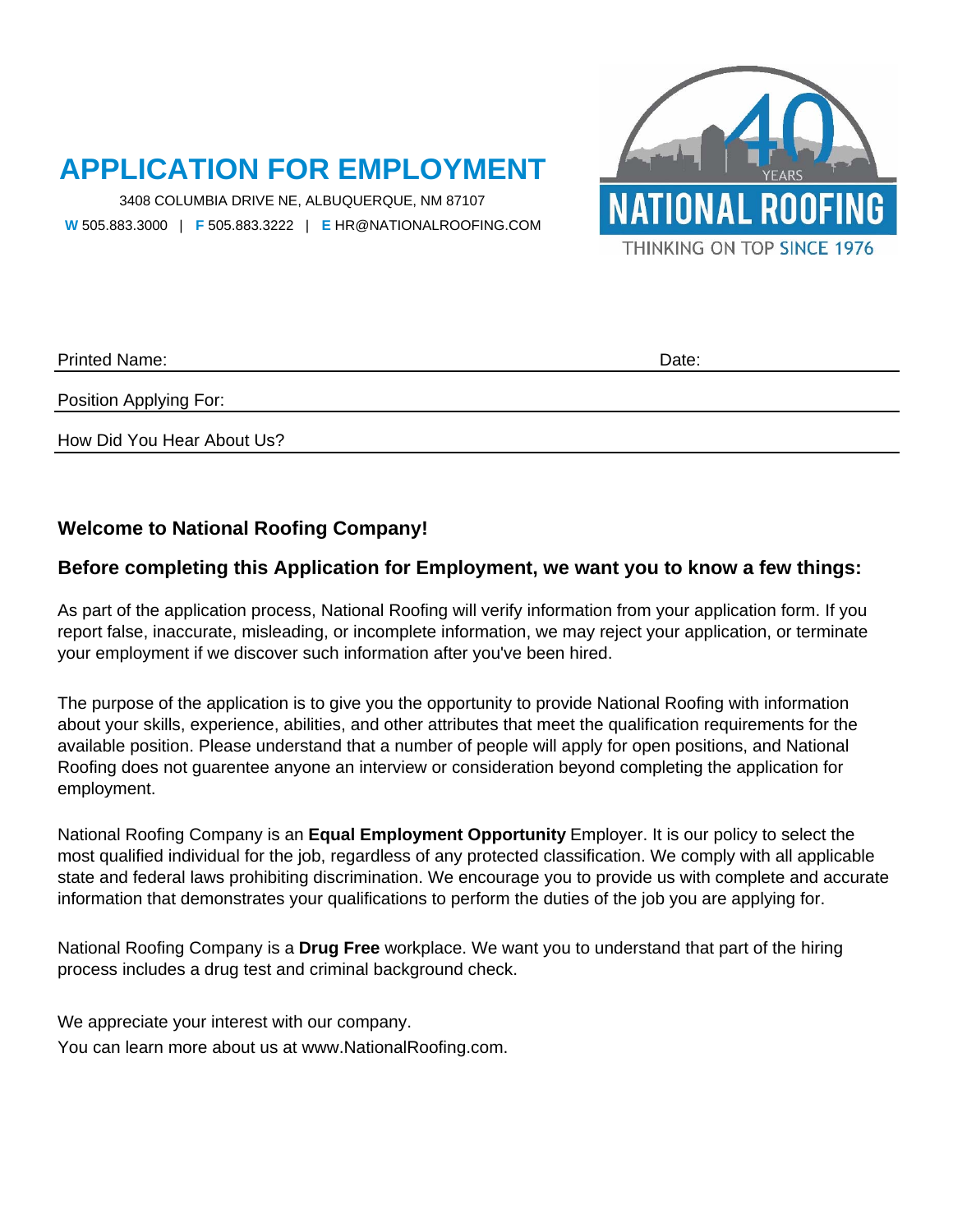Full Name (Printed):

Social Security Number:

Current Address:

Emergency Contact Name & Phone Number:

Email Address:

Date Available to Start: Date Available to Start:

**PROFESSIONAL EXPERIENCE PLEASE START WITH YOUR MOST RECENT, AND WORK BACKWARDS**

| Name & Address of Employer:        | <b>Employment Dates</b> |                | Describe Duties Performed: | Reason for<br>Leaving:           |
|------------------------------------|-------------------------|----------------|----------------------------|----------------------------------|
|                                    | From (MM/YY)            | To (MM/YY)     |                            | Discharge                        |
|                                    |                         |                |                            | Layoff                           |
|                                    |                         |                |                            | Resignation                      |
|                                    | <b>Starting Pay</b>     | Final Pay:     |                            | Explain:                         |
|                                    |                         | I\$            |                            |                                  |
|                                    |                         |                |                            |                                  |
| Name & Phone Number of Supervisor: | Position Held:          | Position Held: |                            |                                  |
|                                    |                         |                |                            | May we contact<br>this employer? |
| Type of Business:                  |                         |                |                            | Yes<br>No<br>Ω<br>П              |

| Name & Address of Employer:        | <b>Employment Dates</b> |                | Describe Duties Performed: | Reason for<br>Leaving:           |
|------------------------------------|-------------------------|----------------|----------------------------|----------------------------------|
|                                    | From (MM/YY)            | To (MM/YY)     |                            | Discharge                        |
|                                    |                         |                |                            | Layoff                           |
|                                    |                         |                |                            | Resignation                      |
|                                    | <b>Starting Pay</b>     | Final Pay:     |                            | Explain:                         |
|                                    |                         |                |                            |                                  |
| Name & Phone Number of Supervisor: | Position Held:          | Position Held: |                            |                                  |
|                                    |                         |                |                            | May we contact<br>this employer? |
| Type of Business:                  |                         |                |                            | Yes<br>$\Box$ No<br>$\Box$       |

| Name & Address of Employer:        | <b>Employment Dates</b> |                | Describe Duties Performed: | Reason for<br>Leaving:           |
|------------------------------------|-------------------------|----------------|----------------------------|----------------------------------|
|                                    | From (MM/YY)            | To (MM/YY)     |                            | Discharge                        |
|                                    |                         |                |                            | Layoff                           |
|                                    |                         |                |                            | Resignation                      |
|                                    | <b>Starting Pay</b>     | Final Pay:     |                            | Explain:                         |
|                                    |                         |                |                            |                                  |
|                                    |                         |                |                            |                                  |
| Name & Phone Number of Supervisor: | Position Held:          | Position Held: |                            |                                  |
|                                    |                         |                |                            | May we contact<br>this employer? |
| Type of Business:                  |                         |                |                            | No<br>$\Box$ Yes                 |

Phone Number: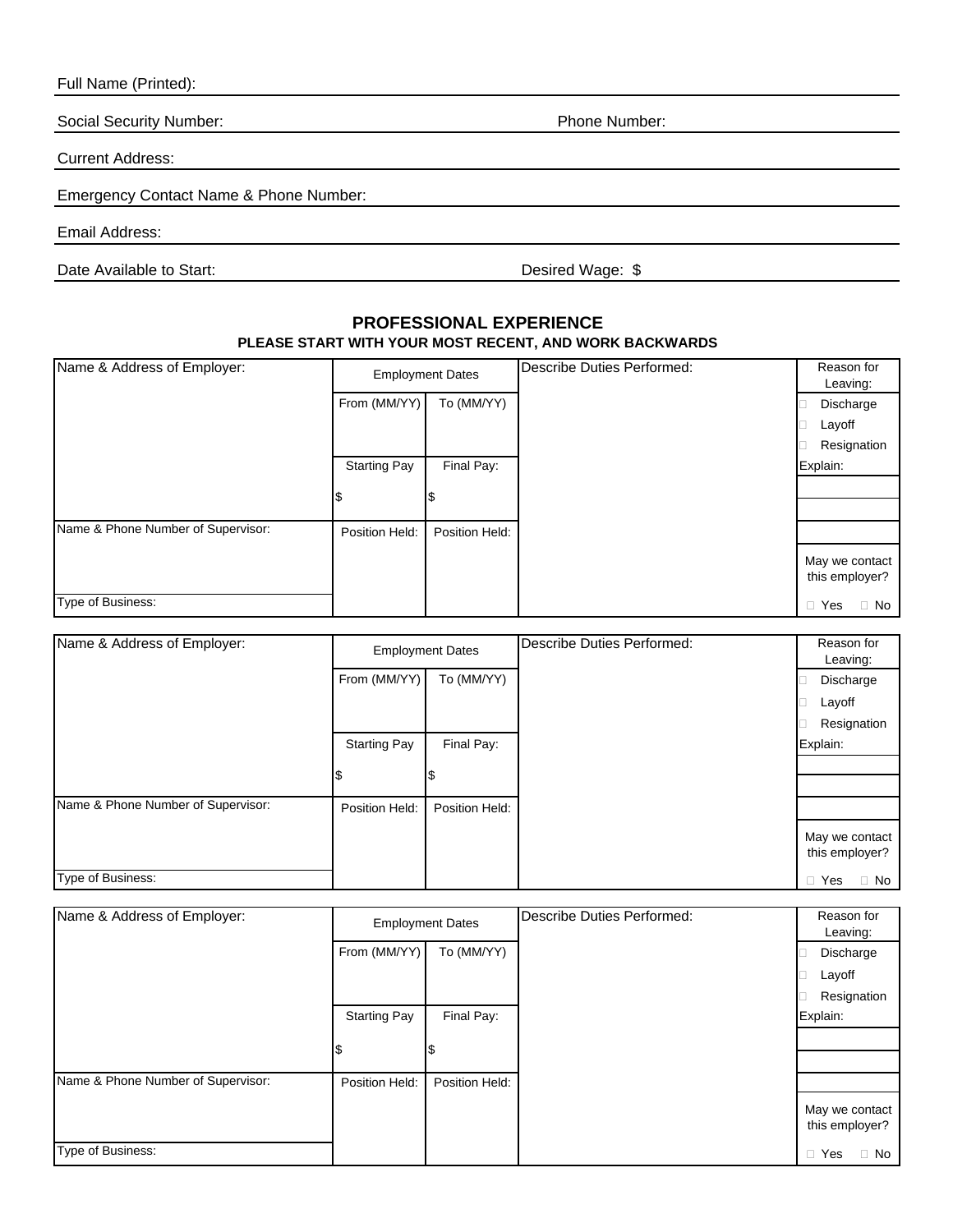| If hired, can you provide proof of identity and authorization to work in the United States on an<br>unrestricted basis? | Yes<br>П.              | $\Box$ No              |
|-------------------------------------------------------------------------------------------------------------------------|------------------------|------------------------|
| Are you currently employed?                                                                                             | $\Box$ Yes             | $\Box$ No              |
| If yes, may we contact your present employer?                                                                           | $\Box$ Yes             | $\Box$ No              |
| Have you ever worked for National Roofing Company or any of our affiliates?                                             | Yes<br>H               | $\Box$ No              |
| If yes, are you eligible for rehire?                                                                                    | Yes<br>H.              | $\Box$ No              |
| Provide your dates of previous employment & location worked:                                                            |                        |                        |
| Do you have a valid driver's license in the state of New Mexico?<br>If no, do you have reliable transportation?         | Yes<br>П.<br>Yes<br>П. | $\Box$ No<br>$\Box$ No |

List any working experience, skills, or abilities that are relevant to this position:

List any training, professional licenses, certifications, or associations you have:

I certify that the facts set forth in this application are true and complete to the best of my knowledge. I understand that if I am employed, false statements, omissions, or misrepresentations may result in my dismissal. I authorize National Roofing Company to make an investigation of any of the facts set forth in this application.

I understand that National Roofing Company may give me a conditional job offer, following which I may be required to furnish information regarding medical conditions & history, as well as information regarding any pre-existing permanent physical impairments. I further understand that once given a conditional job offer I will be required to submit to preemployment testing for the illegal use of drugs.

I have read or been read this employment application and understand it.

Signature: Date: Date: Date: Date: Date: Date: Date: Date: Date: Date: Date: Date: Date: Date: Date: Date: Date: Date: Date: Date: Date: Date: Date: Date: Date: Date: Date: Date: Date: Date: Date: Date: Date: Date: Date: D

| FOR OFFICE USE ONLY   |                                  |                    |  |  |  |
|-----------------------|----------------------------------|--------------------|--|--|--|
| Q2<br>Q1<br>U         | <b>Background Check Results:</b> |                    |  |  |  |
| Hired?                | Position & Department:           |                    |  |  |  |
| $\square$ Yes<br>∃ No | Salary / Wage:                   | <b>Start Date:</b> |  |  |  |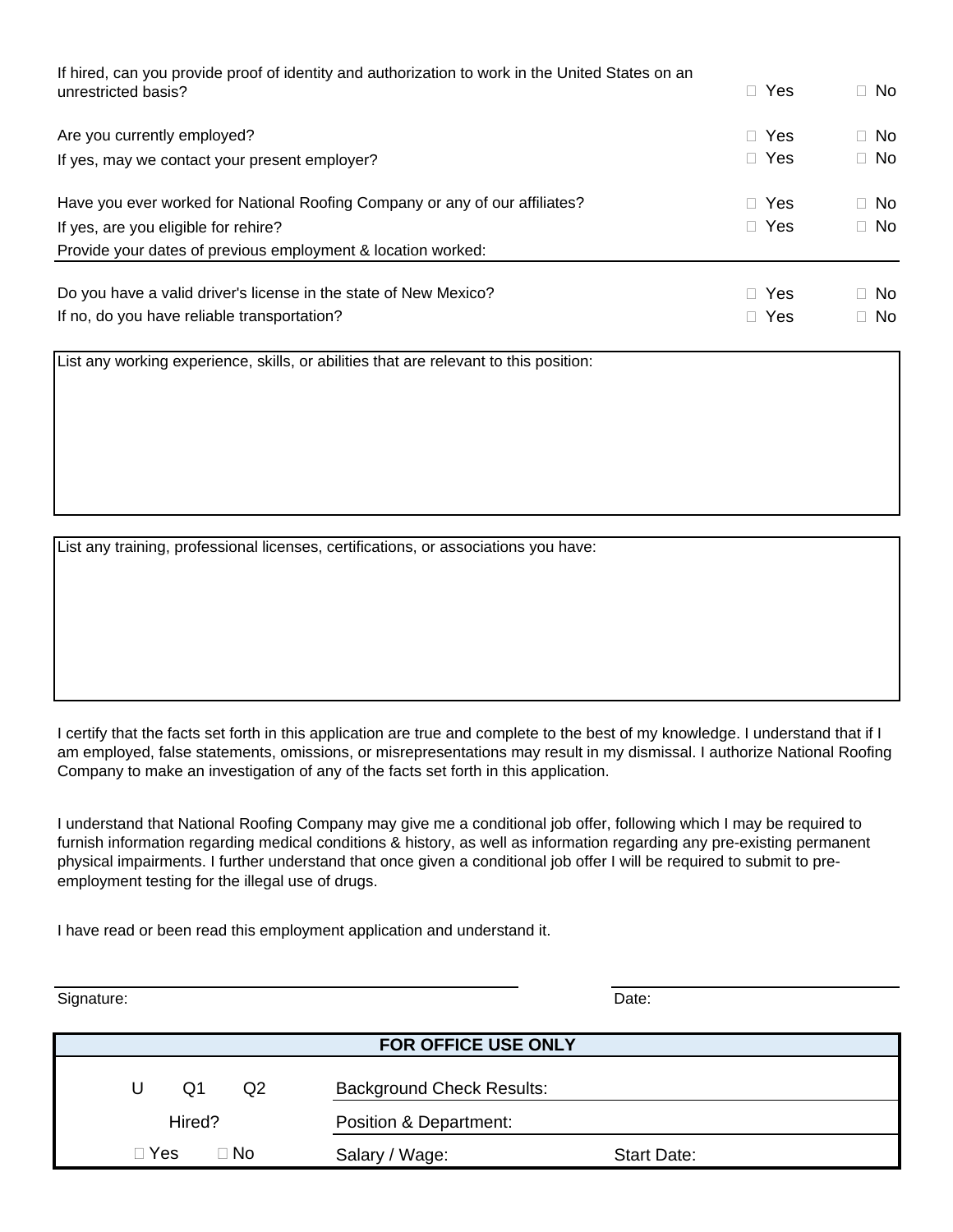### **AUTHORIZATION FOR RELEASE OF INFORMATION/CONSUMER REPORT CONSENT (EMPLOYMENT)**

I, \_\_\_\_\_\_\_\_\_\_\_\_\_\_\_\_\_\_\_\_\_\_\_\_\_\_\_\_\_\_\_\_\_\_\_\_\_\_\_\_, acknowledge that National Roofing Company, with whom I am employed, or to whom I have submitted an employment application, has advised me that the information requested below concerning my background is required to assist the Company in making an employment determination.

I hereby authorize the Company, it's agents, or designated representatives bearing this document, or a copy hereof, to obtain information relating to my educational, credit, employment, and criminal history background from any law enforcement, criminal, justice, or other government agencies, employers, ex-employers, and individual persons. Any and all agencies, organizations, institutions, governmental bodies, companies or individuals are released from any liability for providing this information.

Furthermore, I hereby release any individual of the Company to include, but not limited to, record custodians, directors, agents, employees, or any other authorized representatives of the Company from any and all liability for damages of whatever kind and nature, which may at any time accrue to me on account of (1) reliance by such persons on the information submitted in my employment application; (2) reliance by such persons on the information obtained pursuant to this authorization; (3) compliance with, or any attempts to comply with, this authorization; and (4) termination of my employment, if commenced, based upon information developed pursuant to this authorization.

I hereby certify that all statements and answers set forth on my application are true and complete to the best of my knowledge, and I understand that subsequent to employment if any such statements and/or answers are found false or that information has been intentionally omitted, such false statements or omissions will be just cause for termination of my employment.

I hereby acknowledge that I have ready and understand the Federal Fair Credit Reporting Act Consumer Report Disclosure regarding the obtaining of a Consumer Report about me from a Consumer Reporting Agency. I hereby authorize the Company to obtain Consumer Reports from Consumer Reporting Agencies to aid in its determination of whether to hire or continue to employ me. I understand that I have certain rights under the Fair Credit Reporting Act, as disclosed in the Disclosure, and that I can receive further information regarding my rights by contacting the Federal Trade Commission.

I hereby certify that I have ready and understand the foregoing.

| <b>Printed Full Name:</b> |      |  |
|---------------------------|------|--|
| Date of Birth:            | SSN: |  |
| Present Address:          |      |  |
| <b>Previous Address:</b>  |      |  |
|                           |      |  |

Signature: Date: Date: Date: Date: Date: Date: Date: Date: Date: Date: Date: Date: Date: Date: Date: Date: Date: Date: Date: Date: Date: Date: Date: Date: Date: Date: Date: Date: Date: Date: Date: Date: Date: Date: Date: D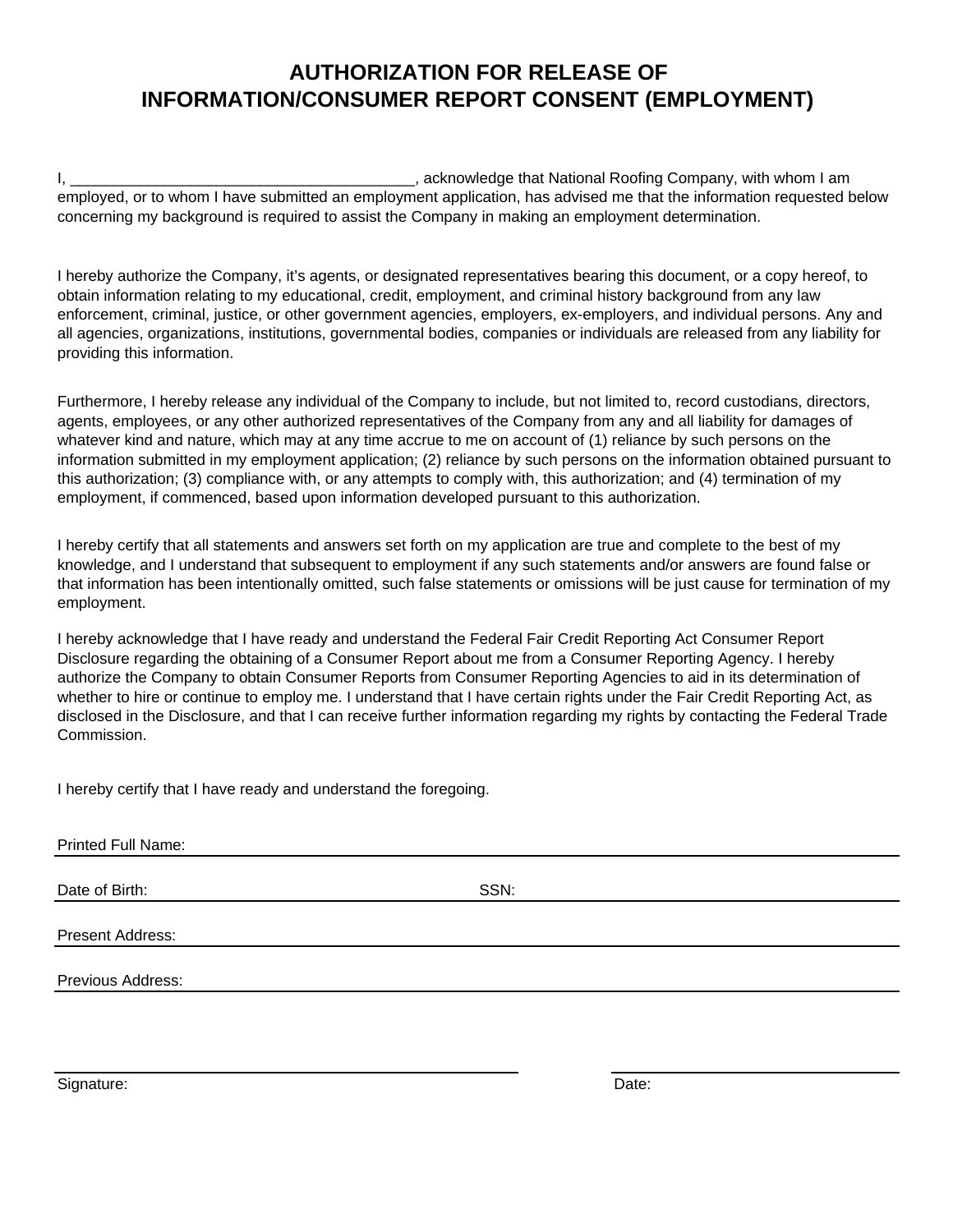

**SOS International** 

## **AUTHORIZATION FOR RELEASE OF INFORMATION/ CONSUMER REPORT CONSENT (EMPLOYMENT)**

I, \_\_\_\_\_\_\_\_\_\_\_\_\_\_\_\_\_\_\_\_\_\_\_\_\_\_\_\_\_\_\_\_\_\_\_\_\_\_\_\_\_\_\_\_\_\_\_, acknowledge that **NATIONAL ROOFING COMPANY, INC.** with whom I am employed, or to whom I have submitted an employment application, has advised me that the information requested below concerning my background is required to assist the Company in making an employment determination. The information developed and this document also may be used in determining my qualifications for future assignments and/or retention.

I hereby authorize the Company, its agents, or designated representatives bearing this document, or a copy hereof, to obtain information relating to my educational, credit, employment, and criminal history background from any law enforcement, criminal justice, or other government agencies, employers, ex-employers, and individual persons. Any and all agencies, organizations, institutions, governmental bodies, companies or individuals are released from any liability for providing this information.

Furthermore, I hereby release any individual of the Company to include, but not limited to, record custodians, directors, agents, employees or any other authorized representatives of the Company from any and all liability for damages of whatever kind and nature, which may at any time accrue to me on account of (1) reliance by such persons on the information submitted in my employment application; (2) reliance by such persons on the information obtained pursuant to this authorization; (3) compliance with, or any attempts to comply with, this authorization; and (4) termination of my employment, if commenced, based upon information developed pursuant to this authorization.

I hereby certify that all statements and answers set forth on my application are true and complete to the best of my knowledge, and I understand that subsequent to employment if any such statements and/or answers are found false or that information has been intentionally omitted, such false statements or omissions will be just cause for termination of my employment.

I hereby acknowledge that I have read and understand the Federal Fair Credit Reporting Act Consumer Report Disclosure‐Pre Adverse Action regarding the obtaining of a Consumer Report about me from a Consumer Reporting Agency. I hereby authorize the Company to obtain Consumer Reports from Consumer Reporting Agencies to aid in its determination of whether to hire or continue to employ me. I understand that I have certain rights under the Fair Credit Reporting Act, as disclosed in the Disclosure, and that I can receive further information regarding my rights by contacting the Federal Trade Commission.

I hereby certify that I have read and understand the foregoing.

#### PRINTED NAME:

OTHER NAMES USED / ALIAS:

DATE OF BIRTH: SOCIAL SECURITY NUMBER:

DRIVER'S LICENSE / ID NUMBER & STATES ISSUED:

ADDRESS:

LIST ALL STATES OF RESIDENCY FOR THE PAST 10 YEARS:

SIGNATURE: DATE: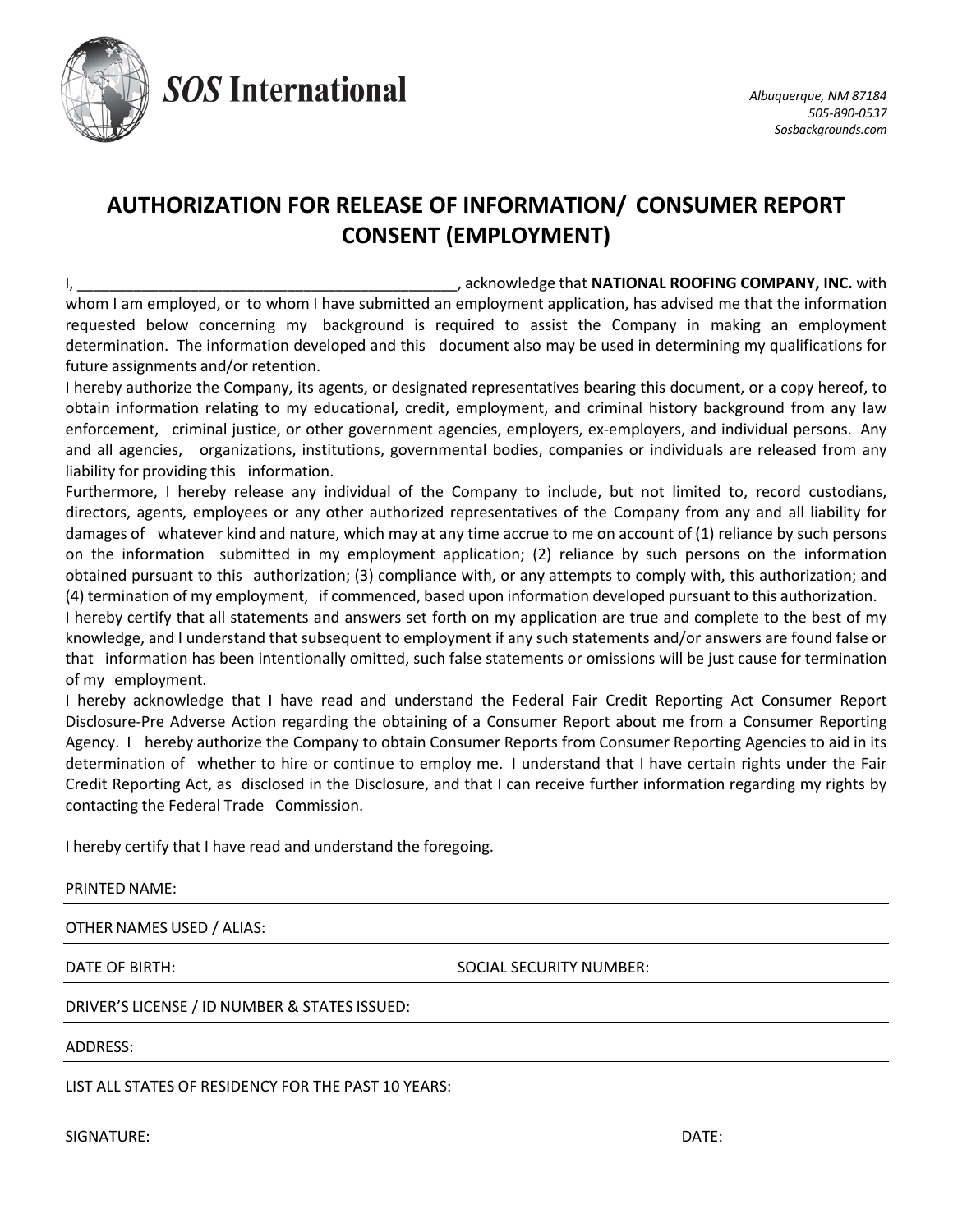# **FEDERAL FAIR CREDIT REPORTING ACT CONSUMING REPORT DISCLOSURE (EMPLOYMENT)**

## *DISCLOSURE (PRE ADVERSE ACTION LETTER)*

In considering whether to make you an offer of employment, whether to continue your current employment, or in order to make other employment decisions, **NATIONAL ROOFING COMPANY, INC.** may wish to obtain and use a Consumer Report about you from a Consumer Reporting Agency. Under the terms of the Federal Fair Credit Reporting Act, you are defined as a Consumer because of your status as a potential or current Company employee.

Consumer Reporting Agencies are business that gather and sell information about you—such as where you work or live, if you pay your bills on time, and whether you've been sued, arrested or filed for bankruptcy to creditors, employers, and other businesses.

A Consumer Report is any written, oral, or other communication of any information by a Consumer Reporting Agency bearing on your credit worthiness, credit standing, credit capacity, character, general reputation, personal characteristics, or mode of living which is used or collected for purposes of serving as a factor in establishing your eligibility for employment purposes.

Before **NATIONAL ROOFING COMPANY, INC.** takes any adverse action that directly affects you, including the decision not to hire you or not to continue your employment, based in part on information contained in a Consumer Report, you will be provided with a copy of such Report as well as the Federal Trade Commission's summary of your rights as a consumer. In addition, you can receive further information regarding your rights by contacting the Federal Trade Commission.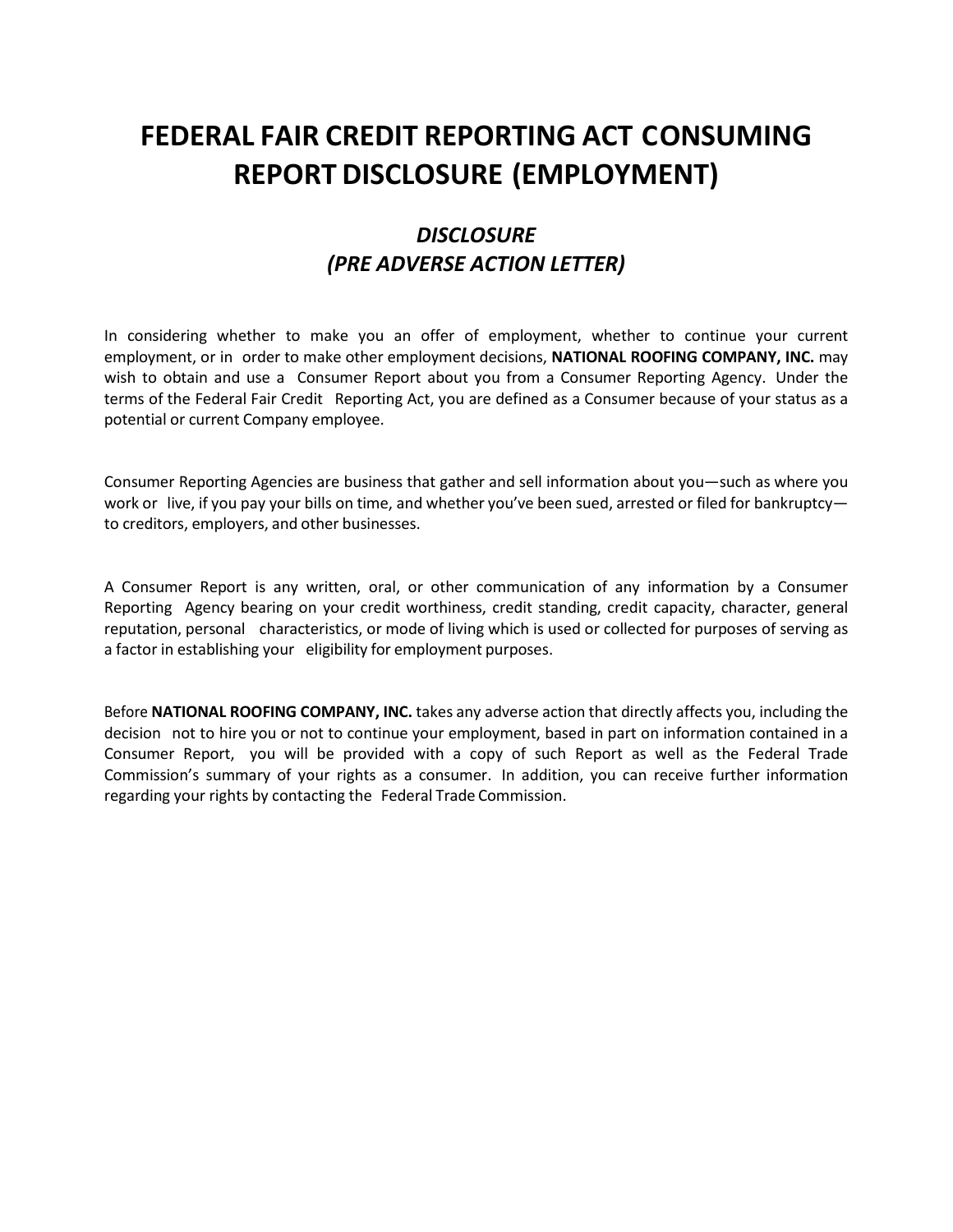## **A Summary of Your Rights Under the Fair Credit Reporting Act**

The Fair Credit Reporting ACT (FCRA) is designed to promote accuracy, fairness, and privacy of information in the files of every "consumer reporting agency" (CRA). Most CRAs are credit bureaus that gather and sell information about you - such as where you work and live, if you pay your bills on time, and whether you've been sued, arrested, or filed for bankruptcy -- to creditors, employers, and other businesses. The FCRA gives you specific rights in dealing with CRAs, and requires them to provide you with a summary of these rights as listed below. You can find the complete text of the FCRA, 15 U.S.C. 1681 et. seq., at the Federal Trade Commission's web site (*http/www.ftc.gov)*.

- **You must be told information in your file has been used against you.** Anyone who uses information from a CRA to take action against you -- such as denying an application for credit, insurance, or employment -- must give you the name, address, and phone number of the CRA that provided the report.
- **You can find out what is in your file.** A CRA must give you all the information in your file, and a list of everyone who has requested it recently. However, you are not entitled to a "risk score" or a "credit score" that is based on information in your file. There is no charge for the report if your application was denied because of information supplied by the CRA, and if you request the report within 60 days of receiving the denial notice. You are also entitled to one free report a year if you certify that (1) you are unemployed and plan to seek employment within 60 days, (2) you are on welfare, or (3) your report is inaccurate due to fraud. Otherwise, a CRA may charge you a fee of up to eight dollars.
- **You can dispute inaccurate information with the CRA.** If you tell a CRA that your file contains inaccurate information, the CRA must reinvestigate the items (usually within 30 days) unless your dispute is frivolous. The CRA must pass along to its source all relevant information you provided. The CRA also must supply you with written results of the investigation and a copy of your report, if it has changed. If an item is altered or deleted because you dispute it, the CRA cannot place it back in your file unless the source of the information verifies its accuracy and completeness, and the CRA provides you a written notice that includes the name, address and phone number of the source.
- **Inaccurate information must be deleted.** A CRA must remove inaccurate information from its files, usually within 30 days after you dispute its accuracy. The largest credit bureaus must notify other national CRAs if items are altered or deleted. However, the CRA is not required to remove data from your file that is accurate unless it is outdated or cannot be verified.
- **You can dispute inaccurate items with the source of the information.** If you tell anyone -- such as a creditor who reports to a CRA -- that you dispute an item, they may not then report the information to a CRA without including a notice of your dispute. In addition, once you've notified the source of the error in writing, they may not continue to report it if it is in fact an error.
- **Outdated information may not be reported.** In most cases, a CRA may not report negative information that is more than seven years old; ten years for bankruptcies.
- **Access to your file is limited.** A CRA may provide information about you only to those who have a need recognized by the FCRA -- usually to consider an application you have submitted to a creditor, insurer, employer, landlord, or other business.
- **Your consent is required for reports that are provided to employers or that contain medical information.** A CRA may not report your employer, or prospective employer, about you without your written consent. A CRA may not divulge medical information about you without your permission.
- **You can stop a CRA from including you on lists for unsolicited credit and insurance offers.** Creditors and insurers may use file information as the basis for sending you unsolicited offers of credit or insurance. Such offers must